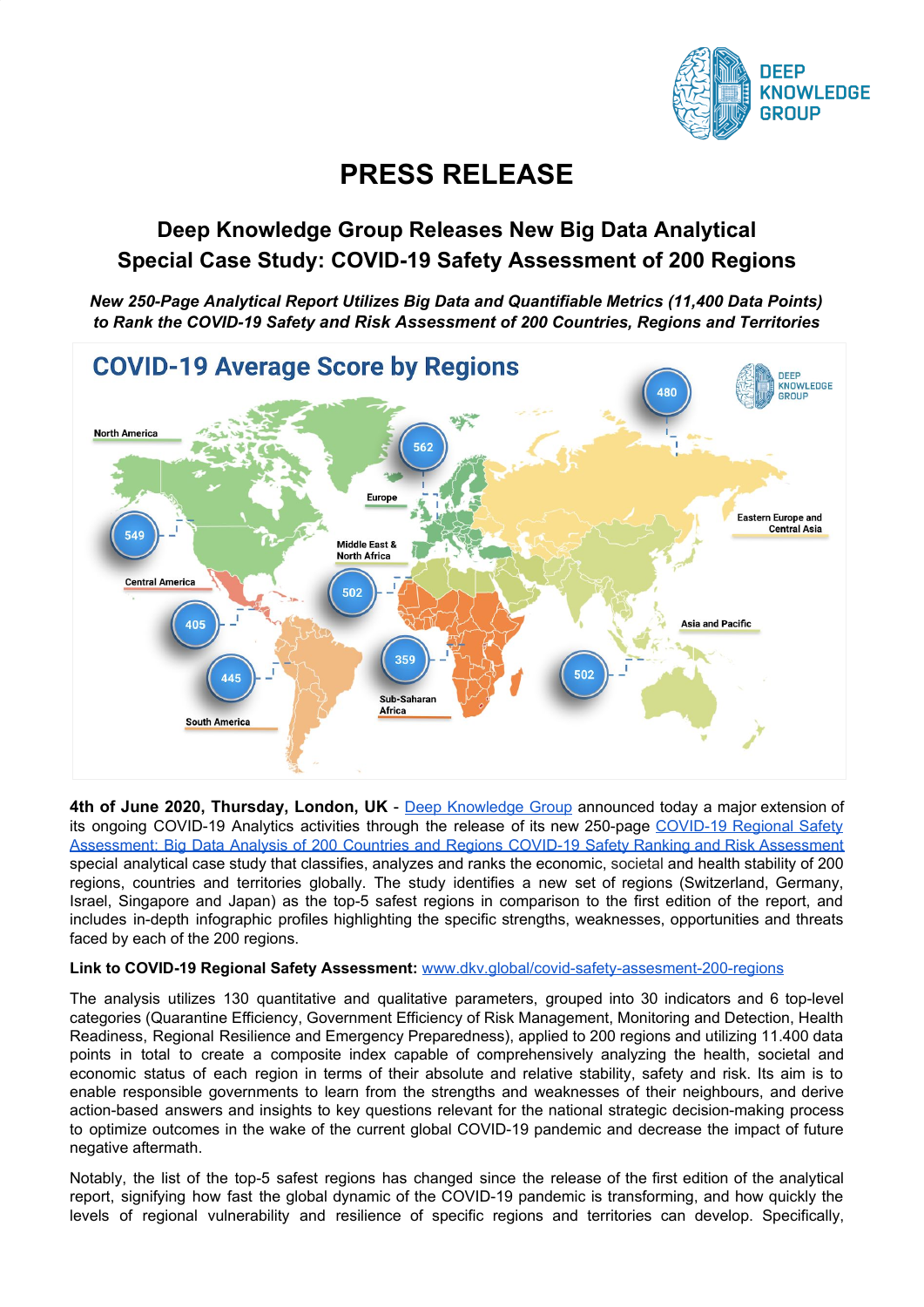Switzerland, Germany and Israel now occupying #1, #2 and #3 positions, due to having both faced and surpassed significant early challenges in an optimal manner.

Both Switzerland and Germany were very close to major epicenters of initial COVID-19 spread in Europe, and experienced quite significant volumes of infection spread and mortality early within the overall pandemic timeline. However, as the rates of mortality and new cases continue to decline in these territories, and as they begin to relax lockdown measures and reinitiate economic activity, it is clear that they survived and surpassed a very critical stress-test, succeeding to apply quick and efficient quarantine efforts, monitoring and detection, economic freezing and effective treatment, recovery and release of COVID-19 patients to prevent an overburdening of their healthcare systems. And, indeed, their recent activities in relaxing lockdowns and reinitiating economic and social activity is tangible evidence of this success. It is for these reasons that Switzerland and Germany now occupy the top two positions in this new edition of Deep Knowledge Group's COVID-19 Regional Safety Assessment.

Moreover, these changes in the list of top-scoring regions reflect not only recent transformations in the situation of particular regions, but also of the fundamental nature of the pandemic itself, and what regional safety and stability means in practice in light of COVID-19. In our previous safety and risk assessment, regions which had very high levels of emergency preparedness and a capacity to efficiently manage national crises achieved the highest score because they had the greatest likelihood of managing the early stages of the pandemic (in other words, regions' core capacity to survive the critical stress test of COVID-19's first wave). However, now that it has become clear who did and did not succeed to face that first wave optimally, and as regions begin to prepare for relaxing lockdown conditions and economic freezing mandates, it is the factors which impact their capacity to withstand the *future* of COVID-19, and to prevent economic fallout without sacrificing public health and safety and the risk of second waves of infection, that take on the greatest levels of importance moving forward.

The special case study uses an expanded variant of the analytical framework and methodology previously developed for Deep Knowledge Group's first COVID-19 Regional Safety [Assessment](https://www.dkv.global/covid-regional-assessment) in order to group different subsets of the 200 regions and territories into 4 distinct Tiers, and then to rank them amongst each other using different subsets of parameters, chosen in accordance with the levels of data availability and reliability associated with each group.

Tier 1 (20 regions, analyzed by 130 parameters per region) consists of regions that score exceptionally well in terms of regional safety, while Tier 2 (20 regions, analyzed 60 parameters per region) comprises territories that scored on the higher end of average, as expected by the general quality of their healthcare system, emergency preparedness and government management. Meanwhile, Tier 3 is made up of regions which *should* have scored well given their raw healthcare, governmental and crisis management resources, but which in practice ranked much lower than expected (i.e., territories which failed the critical stress test, but who had the theoretical capacity to surpass it), and Tier 4 consists of regions that scored the least optimally during the first-phase analysis (i.e., that failed the stress test *due to* a lack of raw resources to surpass it), and which suffer from the highest levels of data unavailability or unreliability.

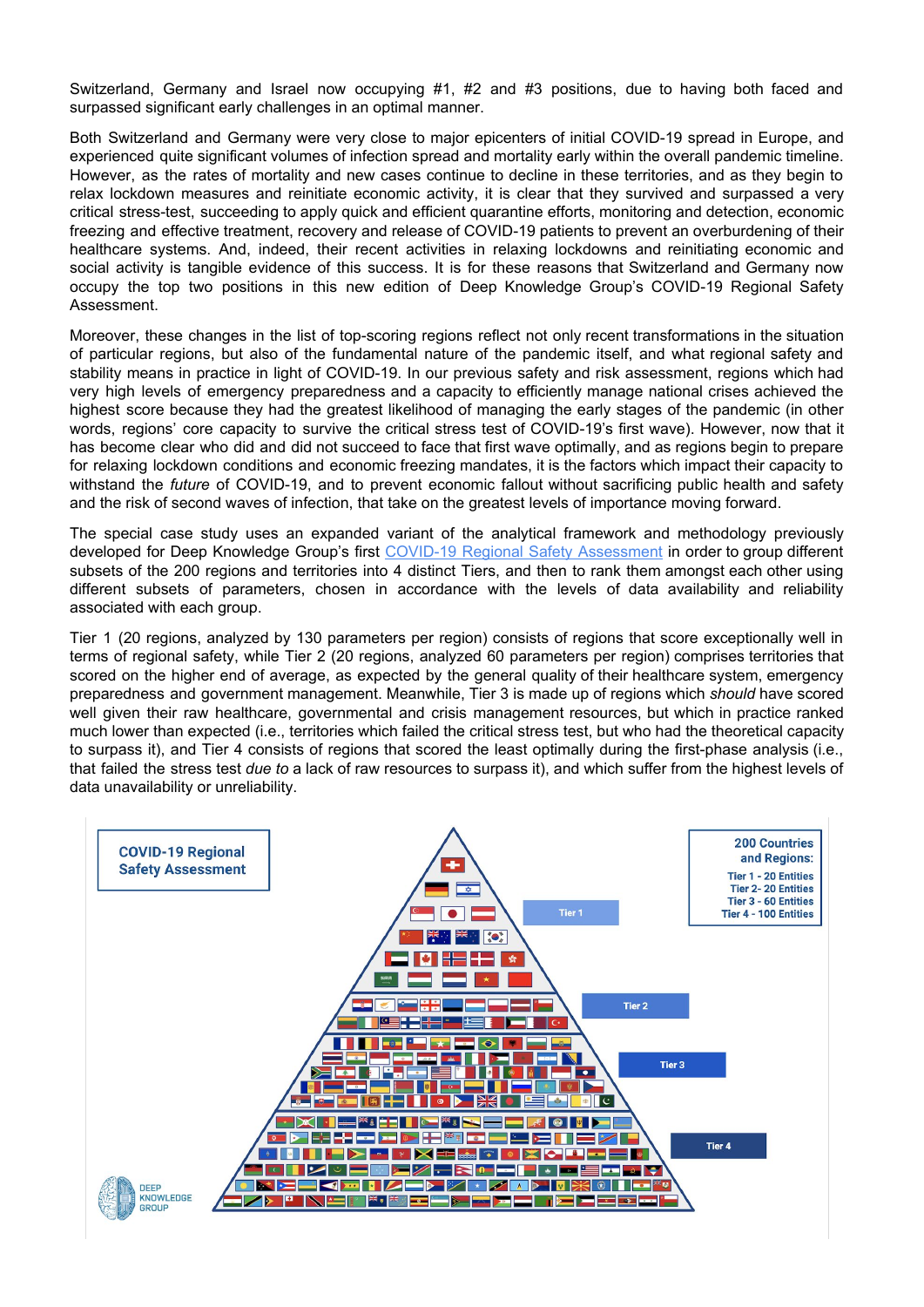Overall, the analysis revealed a significant degree of variance in terms of the regional safety ranking of the 200 regions and countries analyzed, and identified a large number of territories (many of them technological and economic superpowers) that scored substantially lower than expected by any basic logic, and despite their overall level of healthcare sophistication and government management efficiency, suffering some of the highest infection spread and mortality rates (e.g. the USA, UK and France), which is a surprising result that requires further analysis and assessment of the specific causes of these anomalies.

This finding strongly suggests that one of the most critical factors impacting regional safety is not just the general level of different territories' *theoretical* capacity to withstand and neutralize national emergency situations, but rather the specific policies and crisis management strategies and tactics they employ *in practice*. Regions which began closing borders, lockdown mandates and economic freezing measures comparatively late in the overall pandemic timeline, which continue to prioritize economic recovery over public health and safety, which do not utilize sufficiently widespread testing, and which do not proactively build bridges across government departments and between the private and public sectors in order to strengthen surplus healthcare resources against the threat of current and future outbreaks consistently score lower than one would expect considering their raw resources, capacity and potential to maintain and optimize regional safety amid the current pandemic.

Interestingly, Tier 1 consists overwhelmingly of regions from Asia Pacific (and of that, the majority are in Asia) and Europe, with just 15% from Middle East and North Africa, and just 5% from North America. Thus, on average Asia and Europe appear to be maintaining regional safety more efficiently than the rest of the world, although the actual distribution of Asian and European regions that fall within and outside of Tier 1 considers substantially as well, with a larger proportion of European countries being located outside of Tier 1.

The majority of top-ranking Asia Pacific regions fall into Tier 1 (25%), whereas the majority of highest-scoring European countries are located in Tier 2 (32%). Meanwhile, the majority of the lowest-ranking Asia Pacific regions are overwhelmingly located in Tier 4 (45% of all Asian territories), whereas most European countries that score most poorly fall within Tier 3 (47% of all European countries). Therefore, we see that on average Asia Pacific regions' rankings either exceptionally high or low, whereas the overall distributional gap for European countries is smaller, with roughly half falling within Tiers 1 and 2 (and a select handful of regions comprising the very top of the list), and with approximately half being grouped into Tier 3 and very few (5%) in Tier 4.

From this we can gather several interesting observations, including the fact that while the highest-scoring regions in the analysis are European countries, Asia has the largest *total* number of territories that score exceptionally well, but also a wider variation among individual scores (large number falling within the highest and lowest Tiers), whereas Europe has a lower total number of individual countries that score exceptionally well, but also a smaller number that score exceptionally poorly, with a generally narrower gap between its highest and lowest-ranking territories.

Meanwhile, as in Deep Knowledge Group's previous COVID-19 Regional Safety Assessment, we continue to see a large number of regions prioritizing economic recovery over public health and safety. Now that the nature of the pandemic is shifting, the task of identifying the most optimal balance between short term economic recovery and longer-term preparation for a second wave of COVID-19 deserves a thorough and focused analysis.

It is for this reason the future editions of Deep Knowledge Group's Regional Safety Assessment special case studies will take these factors in account to a greater extent, and that larger scope of our ongoing [COVID-19](https://www.dkv.global/covid) [Analytics](https://www.dkv.global/covid) will include a specific and dedicated follow-up study that ranks various regions' existing strategies for easing lockdowns, jumpstarting economic activity, and preparing for a potential second wave of COVID-19 - a special case study focused on *preparatory* tactics for future risks, rather than current levels of regional safety.

Whereas our previous regional safety assessments placed greater emphasis on parameters relating to quarantine, lockdown and preparatory efficiency, these follow-up editions and special case studies will increase the weighting and importance factors allocated to parameters that quantify regions' success in facing this first critical stress test and surpassing the first wave of the COVID-19 pandemic, and to parameters that assess the two main pillars of longer-term COVID-19 safety: optimally relaxing quarantine measures and normalizing economic and social activity in a way that does not compromise risk to the public, and the proactive preparation and prevention of a second wave of COVID-19 protection against similar, future potential pandemics and critical biodefense risks.

We already see significant differences in the ways that different regions are addressing this challenge, and as the the diversity of strategies used by different regions continues to increase, the task of precisely identifying the overall scope of strategies being deployed, and analyzing which tactics appear to be working and which are not, will become one of Deep Knowledge Group's most pressing analytical priorities in the weeks and months to come.